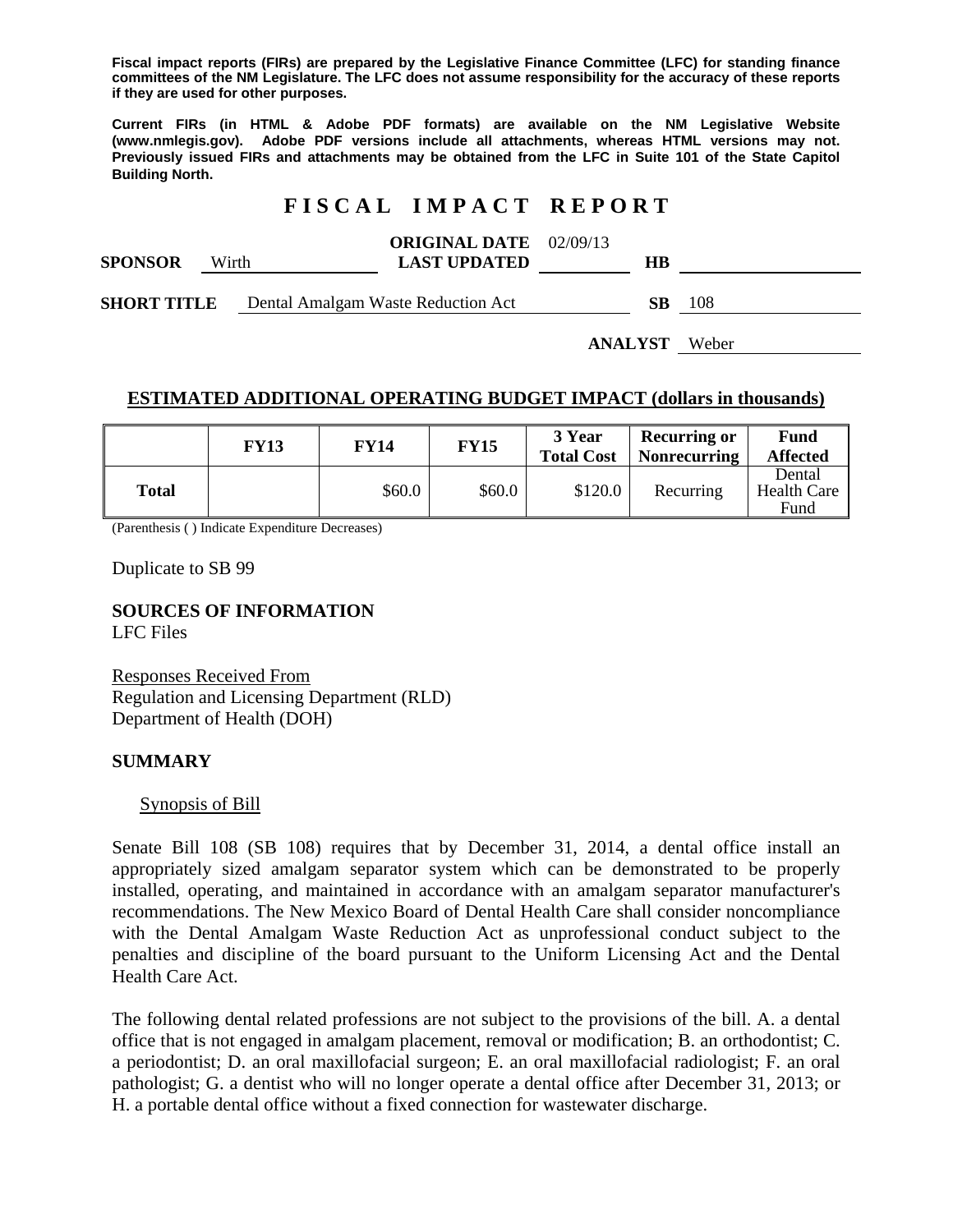#### **Senate Bill 108 – Page 2**

A dental office shall report the model and size of its amalgam separator system within ninety days of installation to its local publicly owned water treatment facility and the New Mexico Board of Dental Health Care. A dental office shall report its compliance and for every consecutive three-year period following the installation of its amalgam separator.

The New Mexico Board of Dental Health Care shall initiate disciplinary proceedings for willful and persistent noncompliance with the provisions of the Dental Amalgam Waste Reduction Act.

The Board powers and responsibilities are extended to include enforcement of this Act.

# **FISCAL IMPLICATIONS**

The Regulation and Licensing Department (RLD) estimates The New Mexico Board of Dental Health Care would need an additional 1 FTE for the supplementary services being conducted at an estimated cost of \$57.6 thousand for personal services and benefits. The board will also have to increase other cost by \$1.5 to support the FTE.

Annual revenues for the board average \$513.0 over the past 3 years and the FY13 appropriation for expenditures was \$417.0. At these levels, the \$60.0 estimate for increased expenditures is available.

## **SIGNIFICANT ISSUES**

The RLD notes that the bill adds several significant responsibilities to the New Mexico Board of Dental Health Care. Specifically, monitoring amalgam remover installation, operation and recycling efforts by dental offices, which would likely result in finding shortcomings that would require training and potentially disciplinary action.

The Board has authority to conduct investigations; however, the board does not have statutory authority to conduct inspections.

The Department of Health (DOH) reports on some of the dangers of amalgam and the resulting importance of proper handling:

SB 108 is consistent with the findings of the Mercury Exposure Reduction Task Force and the Dental Mercury Exposure Reports prepared as a result of memorials established by the 2006 Legislature. The conclusions of the Dental Workgroup for House Memorial 13 are consistent with the Mercury Reduction Plan Task Force for House Memorial 5. This includes the request of a statutory change requiring that all dental facilities in New Mexico that are engaged in amalgam placement, removal, or modification be equipped with amalgam separators to assure that little or no solid mercury drains into municipal wastewater or septic systems.

Dental waste enters the environment when new fillings are put in teeth or when fillings are removed and amalgam material is flushed into the waste water streams through chair-side drains. When the amalgam fillings are removed and discharged into municipal wastewater or septic systems, this wastewater contains mercury which subsequently enters the environment. A 2003 study funded by the American Dental Association estimated that 50 percent of mercury entering publicly owned wastewater treatment facilities is contributed from dental offices (http://water.epa.gov/scitech/wastetech/guide/dental/). Dentists can reduce this